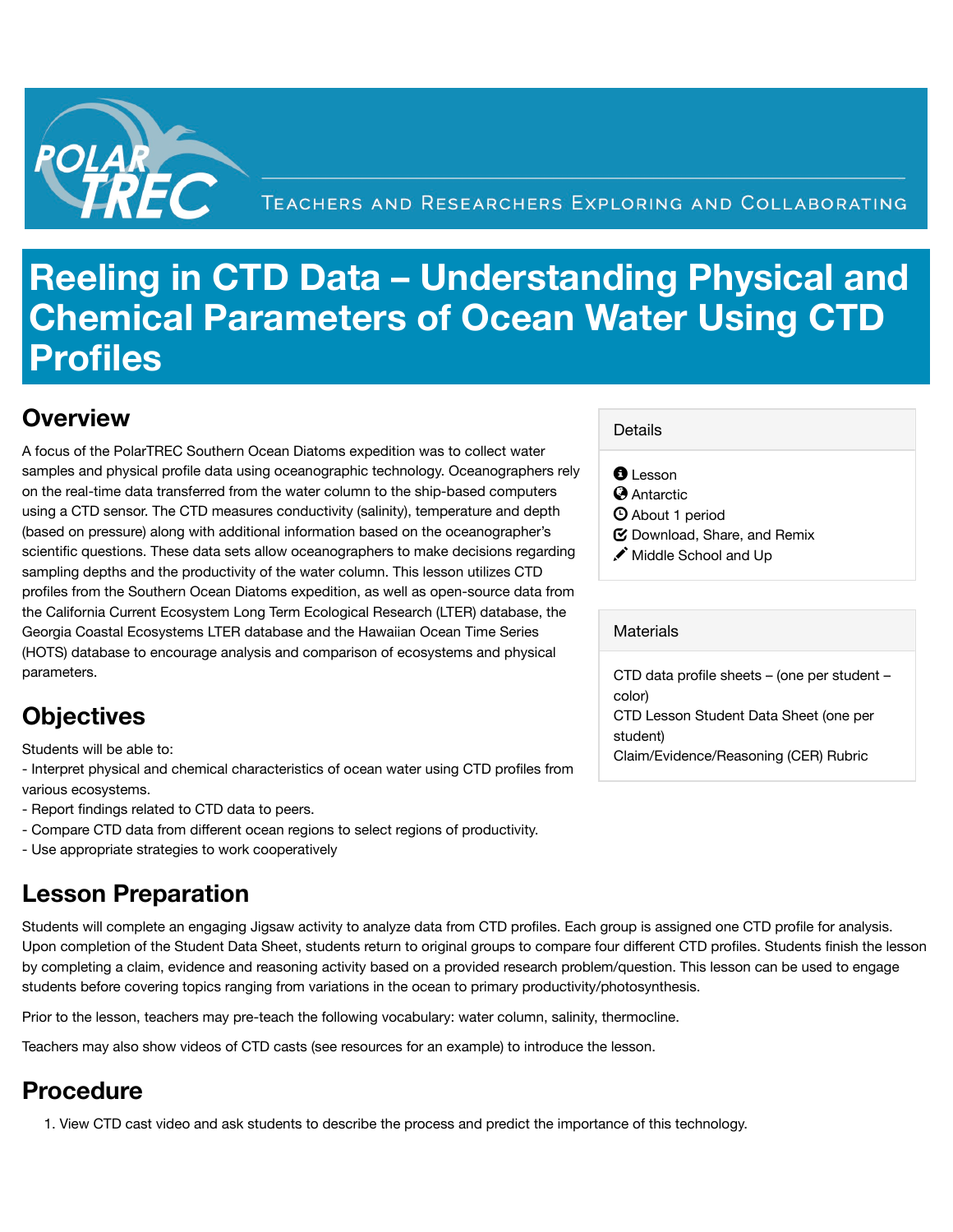- 2. Divide students into 'home' groups of four or five students (depending on class size). NOTE: You can also place group numbers at the top of the handouts prior to class to eliminate forming groups twice.
- 3. Provide each student in the group with a different CTD profile (five are provided with this lesson, but others may be obtained).
- 4. Distribute one copy of the Student Data Sheet to each student.
- 5. Ask students to form 'expert' groups by finding other students that have the same CTD profile. These 'expert' groups should work together to complete Part A of the Student Data Sheet.
- Students should return to their 'home' groups and share their analysis with group 6. members.
- 7. Students in the 'home' groups complete Part B of the Student Data Sheet.
- As a group or on an individual basis, students complete the claim, evidence, 8. reasoning section.
- 9. CER rubric available for formative assessment.

### **Extension**

- Contact oceanographers and find out how they utilize CTD data in their research (potential for classroom presentation)
- Analyze CTD profiles that include additional measurements (oxygen, fluorescence, etc.)

### **Resources**

Southern Ocean Diatoms Expedition Journals related to CTD:

September 11, 2016: First Cast https://www.polartrec.com/expeditions/southern-oceandiatoms/journals/20... (https://www.polartrec.com/expeditions/southern-ocean-diatoms /journals/2016-09-11)

September 24, 2016: CTD https://www.polartrec.com/expeditions/southern-ocean-

diatoms/journals/20... (https://www.polartrec.com/expeditions/southern-ocean-diatoms/journals/2016-09-24) CTD cast video courtesy PolarTREC

### **Standards**

- a. Abilities necessary to do scientific inquiry
- b. Understandings about scientific inquiry
- a. Structure of the earth system
- a. Abilities of technological design
- b. Understandings about science and technology
- a. Abilities necessary to do scientific inquiry
- b. Understandings about scientific inquiry
- b. Structure and properties of matter
- c. Chemical reactions
- b. Geochemical cycles
- a. Abilities of technological design
- b. Understandings about science and technology

#### **Next Generation Science Standards: Science and Engineering Practices**

Developing and using models Analyzing and interpreting data Constructing explanations Engaging in argument from evidence Obtaining, evaluating and communicating information



Additional CTD profiles: Hawaii Ocean Time Series (HOTS) http://hahana.soest.hawaii.edu/hot/methods/ctdtsod.html (http://hahana.soest.hawaii.edu/hot/methods/ctdtsod.html)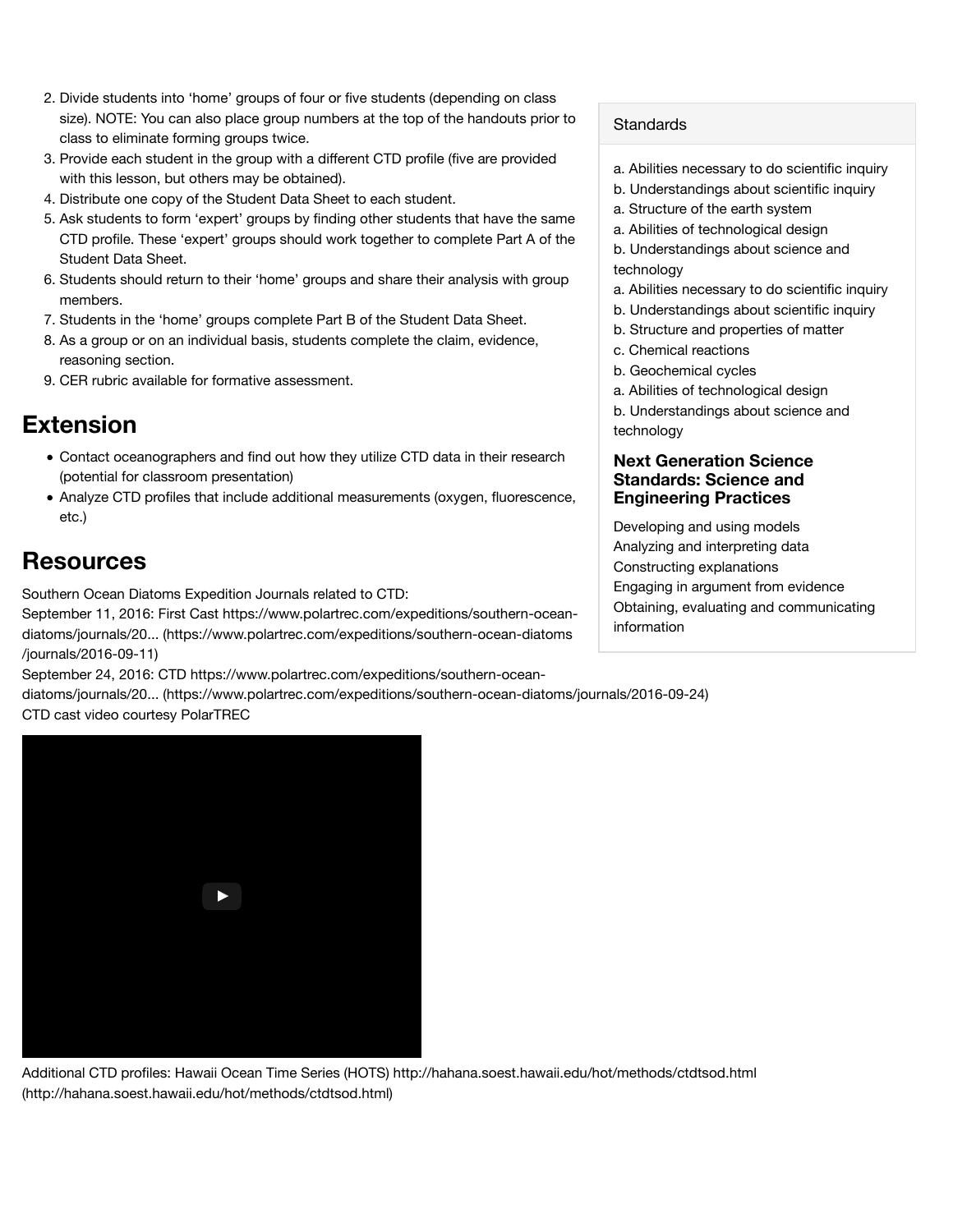## **Assessment**

Pre-and post-questions Jigsaw activity (self and peer assessment/collaboration) Answers to Student Data Sheet questions Claim/Evidence/Reasoning rubric

# **Author/Credits**

Cara Pekarcik from North Quincy High School in Quincy, MA created this lesson as a follow-up to the 2016 PolarTREC Southern Ocean Diatoms expedition.

email: carapekarcik@quincypublicschools.com (mailto:carapekarcik@quincypublicschools.com)

Dr. Randelle Bundy is a Postdoctoral Scholar at Woods Hole Oceanographic Institution. Dr. Bundy created the CTD profiles using data from the 2016 PolarTREC expedition and other open-source databases.

CTD Profile Data:

Jenkins, Bethany; Chappell, Phoebe Dreux; Buck, Kristen (2016): September-October Southern Ocean Diatom Cruise. (CTD Antarctica 1, 2 and 3)

Di Iorio, Daniela (2004): March 2003 CTD, PAR, oxygen and chlorophyll profiles for the Georgia Coastal Ecosystems Altamaha River transect. Georgia Coastal Ecosystems LTER Project; University of Georgia; Long Term Ecological Research Network. http://dx.doi.org/10.6073/pasta /d199091b14cd71b9f67ad0b93a975b4d (http://dx.doi.org/10.6073/pasta/d199091b14cd71b9f67ad0b93a975b4d) (CTD Georgia Coast)

Goericke, Ralf (2016): Conductivity Temperature Depth (CTD) Log of CTD casts from CCE LTER process cruises in the CCE region, 2006 – 2014 (ongoing).. California Current Ecosystem LTER; SIO; Long Term Ecological Research Network. http://dx.doi.org/10.6073/pasta /9b4fd22f289fcb599f285904929c3e37 (http://dx.doi.org/10.6073/pasta/9b4fd22f289fcb599f285904929c3e37) (CTD California Coast)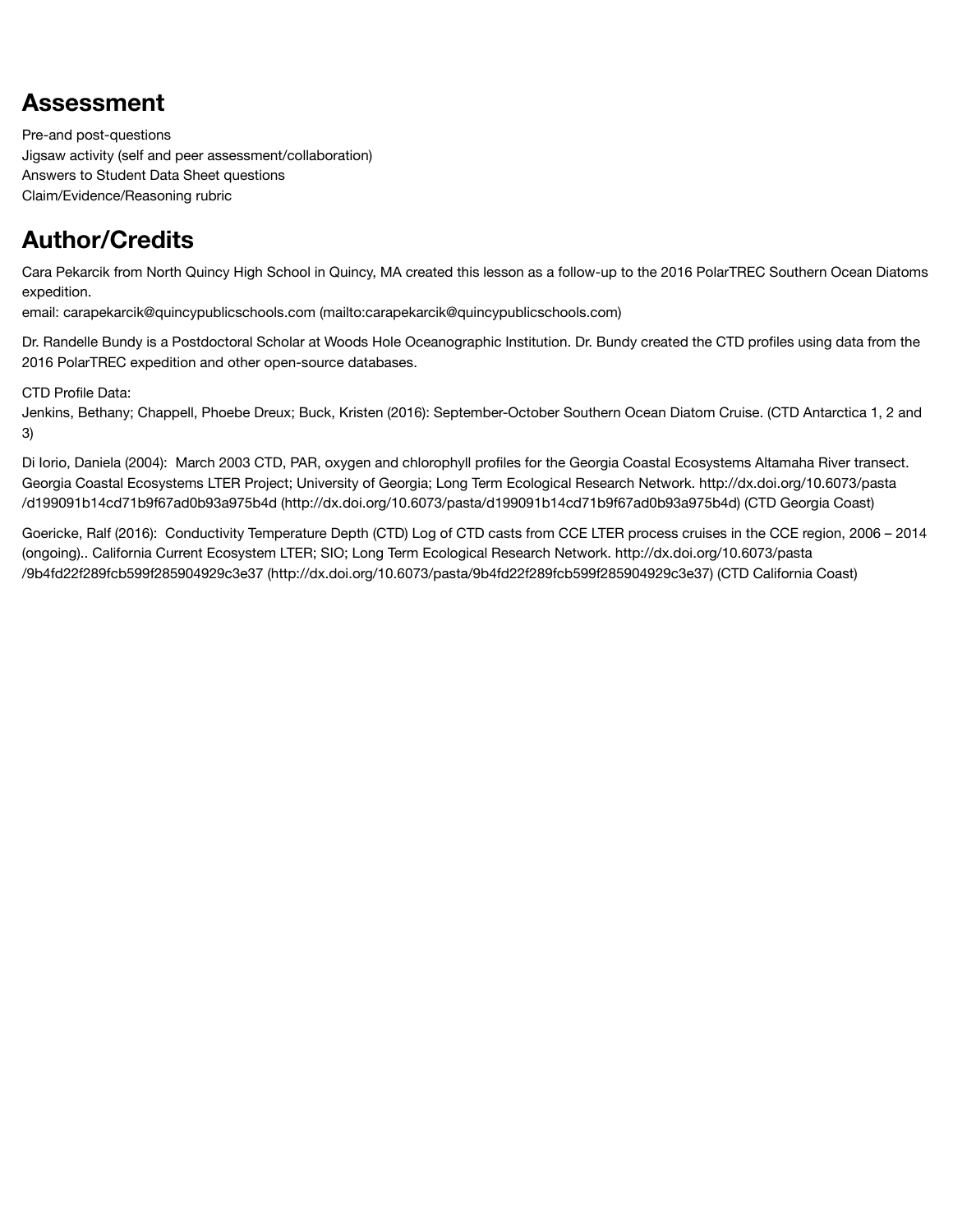| Name:                      | <b>Block:</b> | Date: |
|----------------------------|---------------|-------|
| <b>Reeling in CTD Data</b> |               |       |
| <b>Student Data Sheet</b>  |               |       |

Part A – Please complete the following questions in your 'expert groups'. All members of the 'expert' group should have the same CTD profile.

- 1. What color is used to represent the following measurement:
	- a. Temperature: **with the set of the set of the set of the set of the set of the set of the set of the set of the set of the set of the set of the set of the set of the set of the set of the set of the set of the set of th**
	- b. Salinity: \_\_\_\_\_\_\_\_\_\_\_\_\_\_\_\_\_\_\_\_\_\_\_\_\_\_
	- c. PAR: \_\_\_\_\_\_\_\_\_\_\_\_\_\_\_\_\_\_\_\_\_\_\_\_\_\_\_\_
- 2. What is the temperature at the depth of 20m? If your CTD cast does not have a depth of 20m, answer the question using a depth of 5m.
- 3. Looking at the temperature readings, describe what happens to the temperature as the CTD moves deeper into the water column.
- 4. A **thermocline** is described as a rapid change in temperature in the water column. Is a thermocline present in the CTD profile? Describe the thermocline below and then mark the thermocline on the CTD cast.
- 5. What units are used to measure water salinity?
- 6. Describe the change in salinity as depth increases.
- 7. Average ocean salt water salinity ranges between 32-36psu. Does the CTD cast appear to be from salt water or from fresh water? Please explain your answer using evidence from the CTD profile.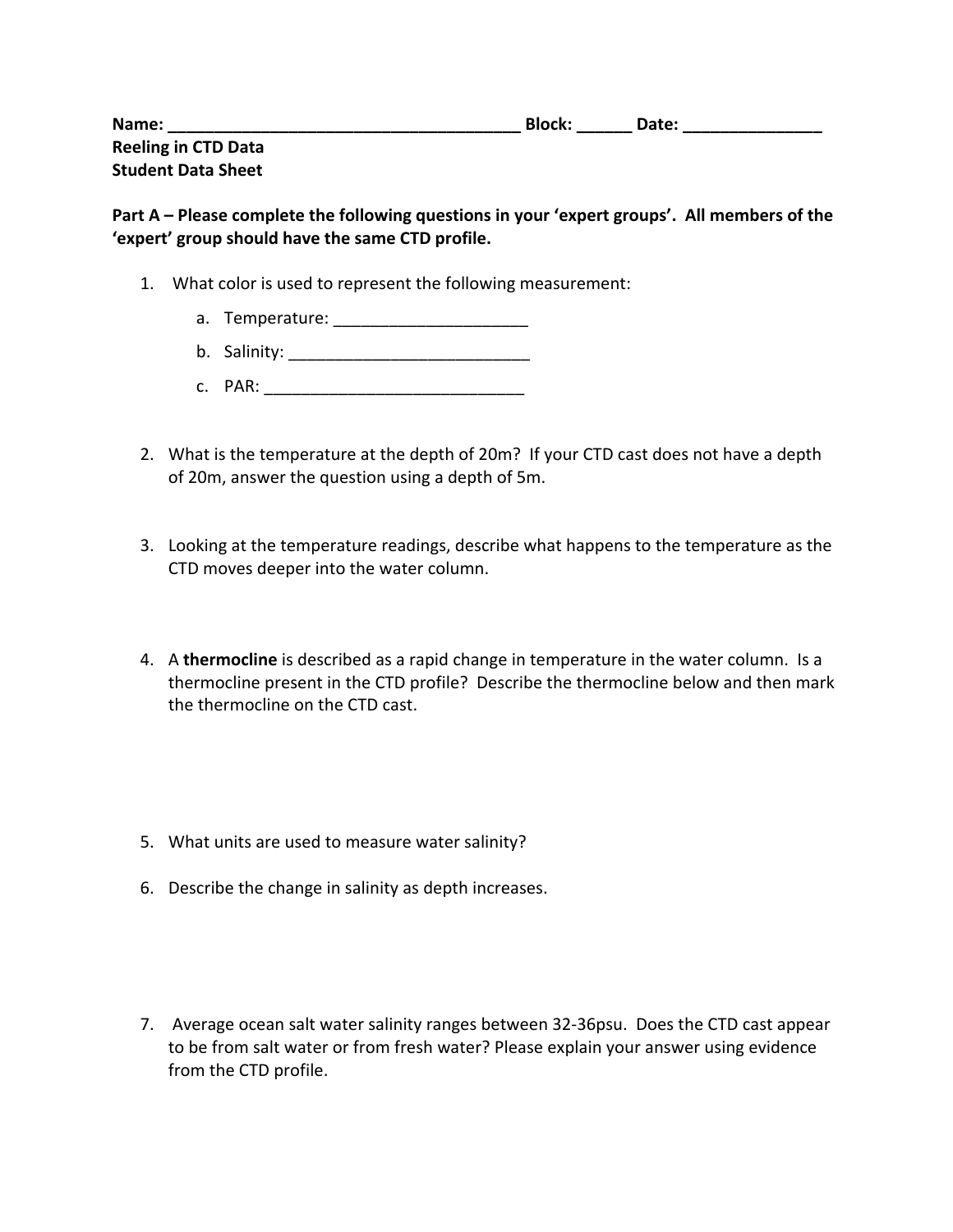8. A mixed layer is defined as the area of the upper water column where parameters like salinity and temperature do not rapidly change. Is a mixed layer present in this CTD profile? Is the mixed layer shallow or deep? Please explain your answer using information from the profile.



### **Part B** – Please complete the following questions in your 'home' groups. All members of the 'home' group should have different CTD profiles.

- 1. Explain your CTD profile to the members of your group. Be sure to highlight the changes in temperature and salinity.
- 2. Identify ONE difference between the CTD profiles (this can be a difference between all or just some of the profiles  $-$  please be specific in the answer).

- 3. What is the deepest depth sampled between all four profiles?
- 4. Typically, salinity increases with depth. Do all the CTD profiles follow this general characteristic?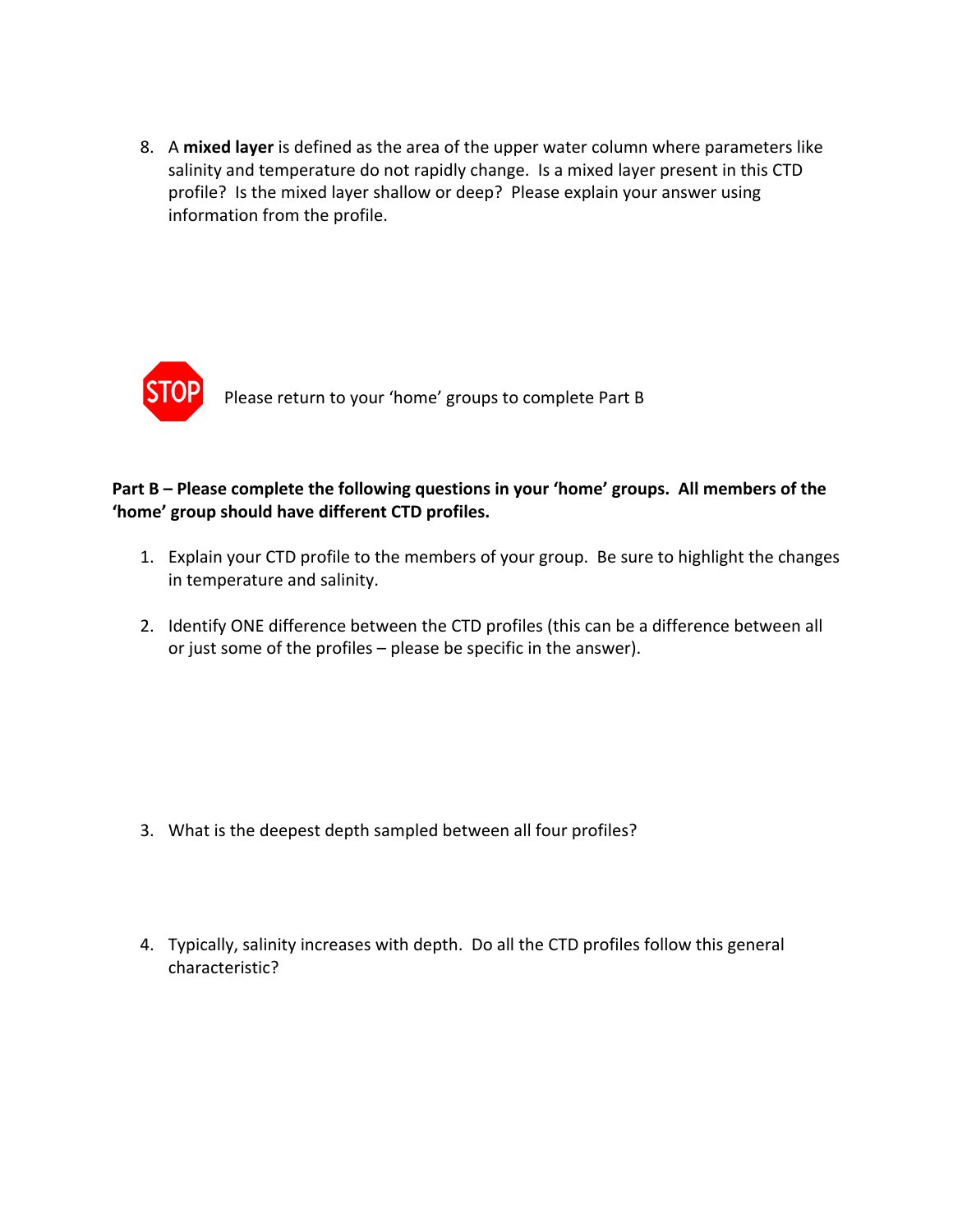### Part C - Claim, Evidence and Reasoning. Write a scientific explanation that answers the **question below**

**Question**: Typically, temperature data decreases with depth. Do all the CTD profiles follow this general characteristic?

**Claim** (A conclusion that answers the original research question/problem):

**Evidence** (Scientific data that supports the claim):

**Reasoning** (Justification that links the claim to the evidence):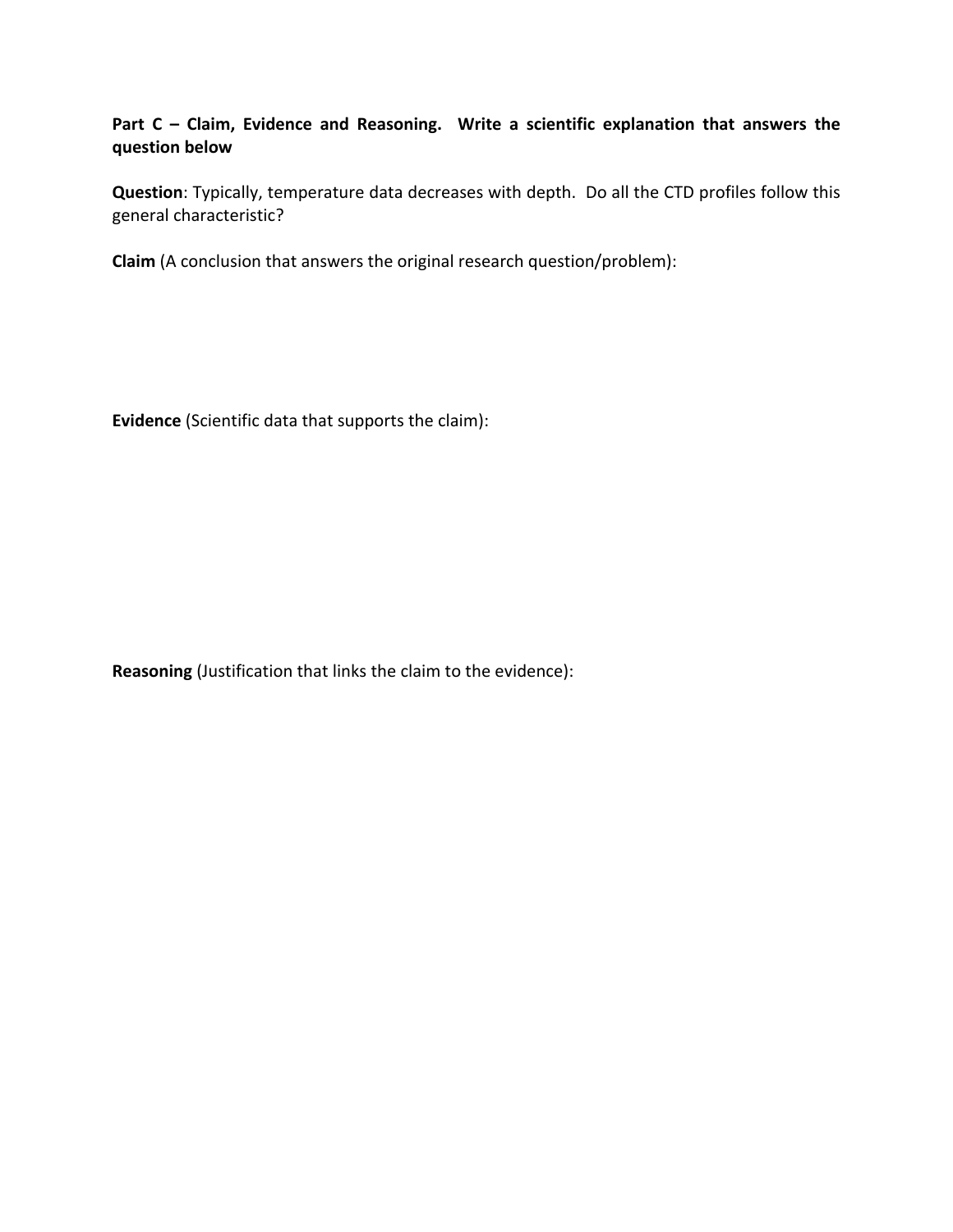

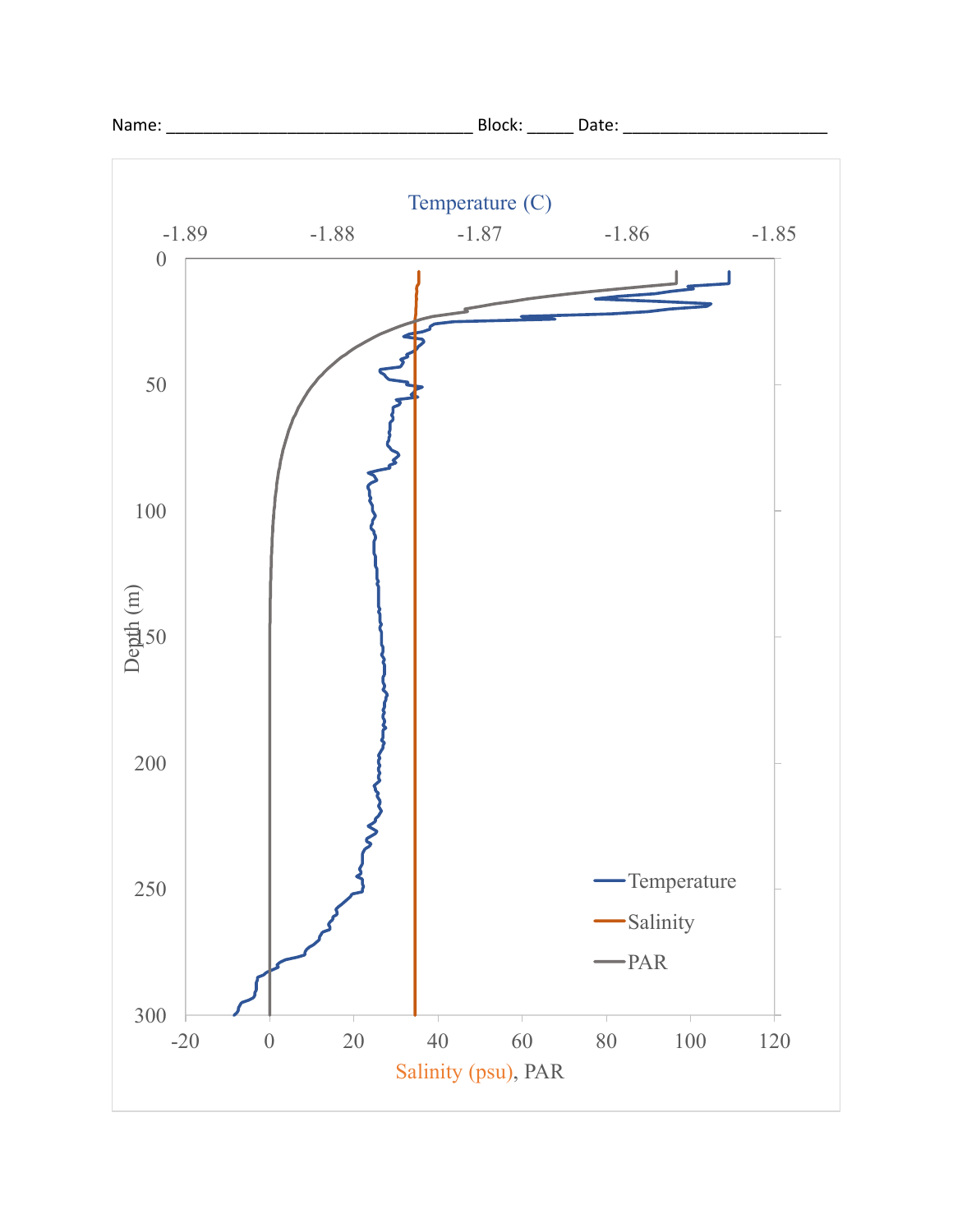

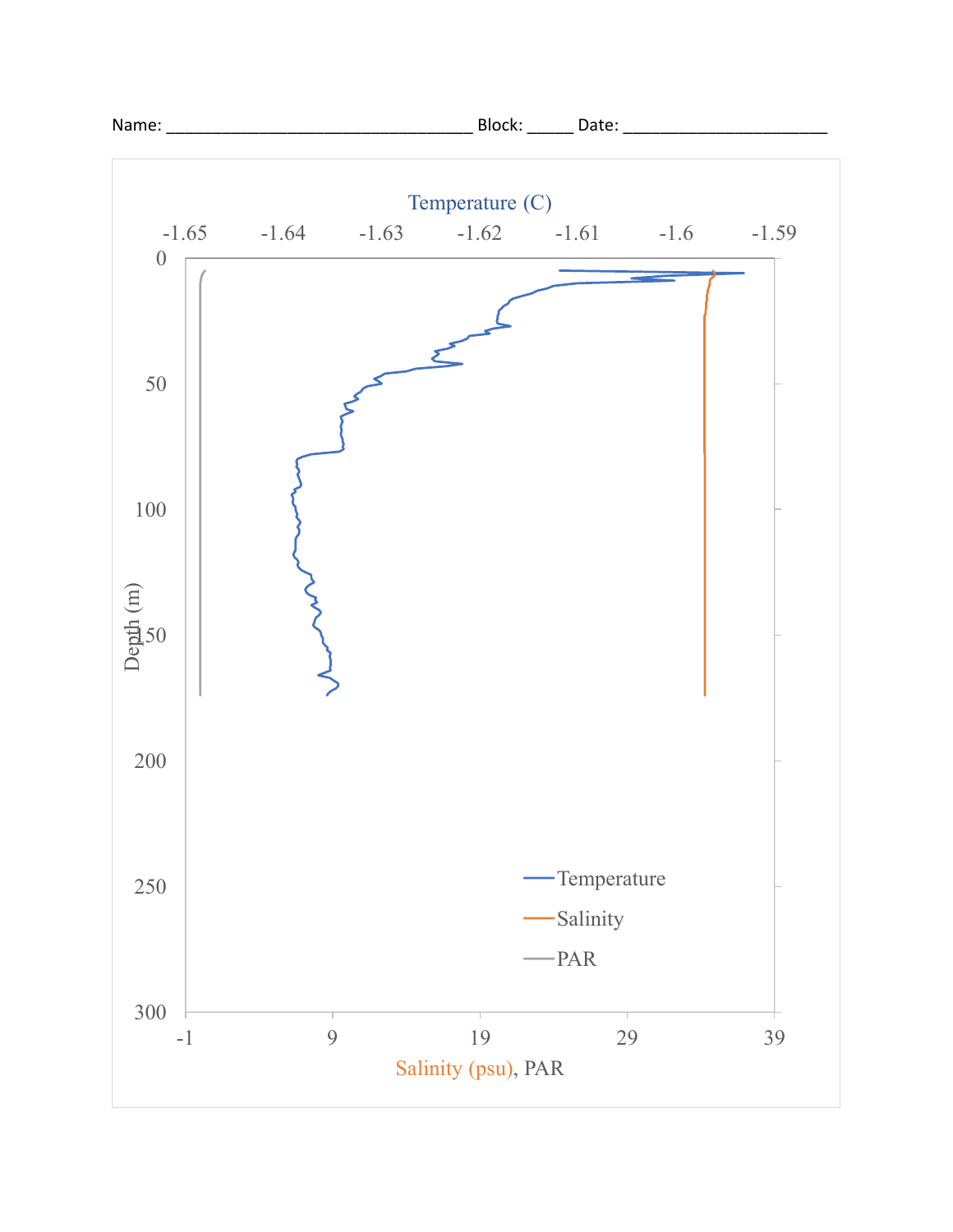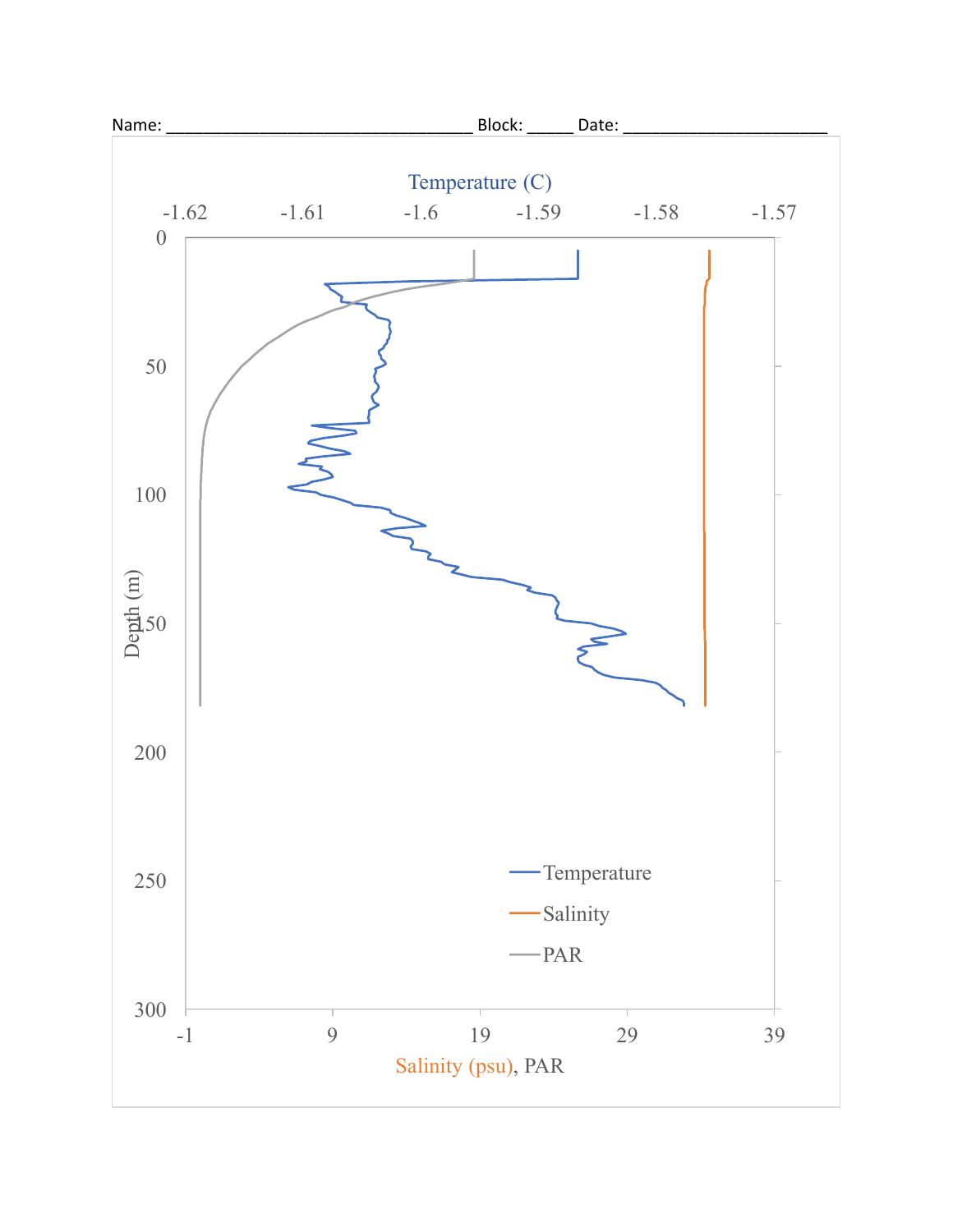